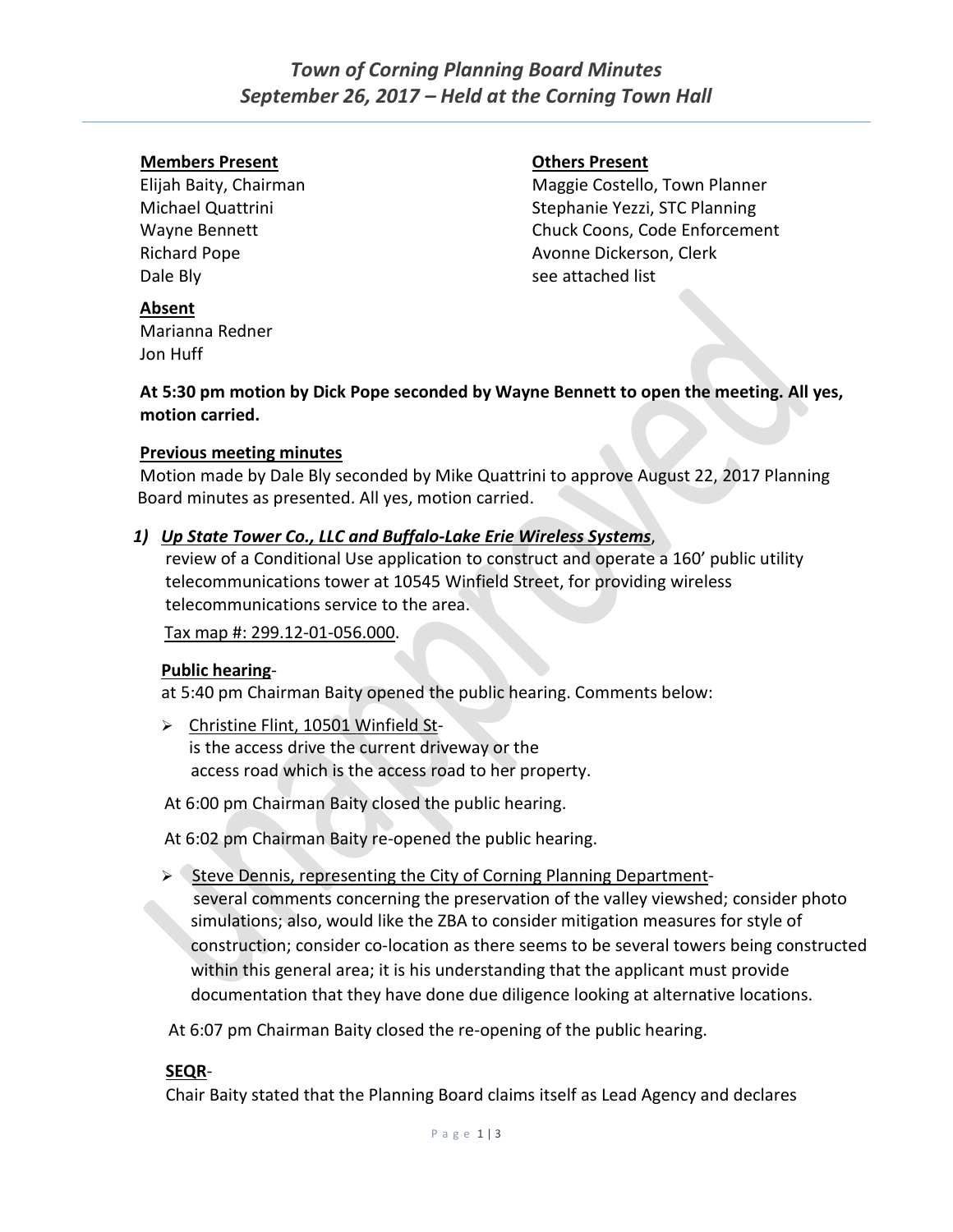this application complete.

 Planner Costello went over the Full Environmental Assessment Form Part 2 (long form) with Board.

## **Motion**-

the Planning Board has reviewed the submitted EAF and has claimed itself as Lead Agency. Motion by Mike Quattrini seconded by Dale Bly that the Planning Board has determined that the proposed action will not be a threat to the environment and therefore declared the action to have a negative environmental significance. All yes, motion carried.

# **Amended Motion**-

motion by Wayne Bennett seconded by Dale Bly stating that the Planning Board has reviewed the submitted SEQR and claimed itself as Lead Agency, and is conducting a coordinated review and has determined that the proposed action will not be a threat to the environment and therefore declared the action to have a negative environmental significance. All yes, motion carried.

# **Conditional Use**-

Chair Baity declared that the application is tabled until the ZBA meets regarding the required area variances.

# *2) Loren VanCuren, 2979 Gorton Road*-

application for a subdivision and re-subdivision from his existing 51-acre parcel to create a 3.3-acre parcel.

 Mr. VanCuren is proposing to create a new lot from his existing 51-acre lot by combining a new 1.8-acre lot with the already existing land-locked 1.5-acre parcel located near the rear of the property. This will alleviate the landlocked status of the existing parcel, by bringing it into conformity with the Town codes.

#### **Motion**-

 motion by Wayne Bennett seconded by Dale Bly to approve this as a conceptual sketch for a minor subdivision of land located at 2944 Gorton Road. All yes, motion carried. Mr. VanCuren will attend next month's meeting for the Public Hearing and to bring more information from his land surveyor.

# *3) Richard Copp, 2350 Davis Road*-

 requesting a front setback variance to construct a 32' x 40' steel "A" frame farm equipment garage shed on his property located at 2350 Davis Road.

He is seeking a 55-foot front yard setback variance to allow for a front yard setback of 20'. Currently there is an existing farm equipment storage building on the lot which has a front yard setback of only 19'. Applicant stated that due to the sloping terrain and restricted buildable area he is not able to meet the required setback for the additional building.